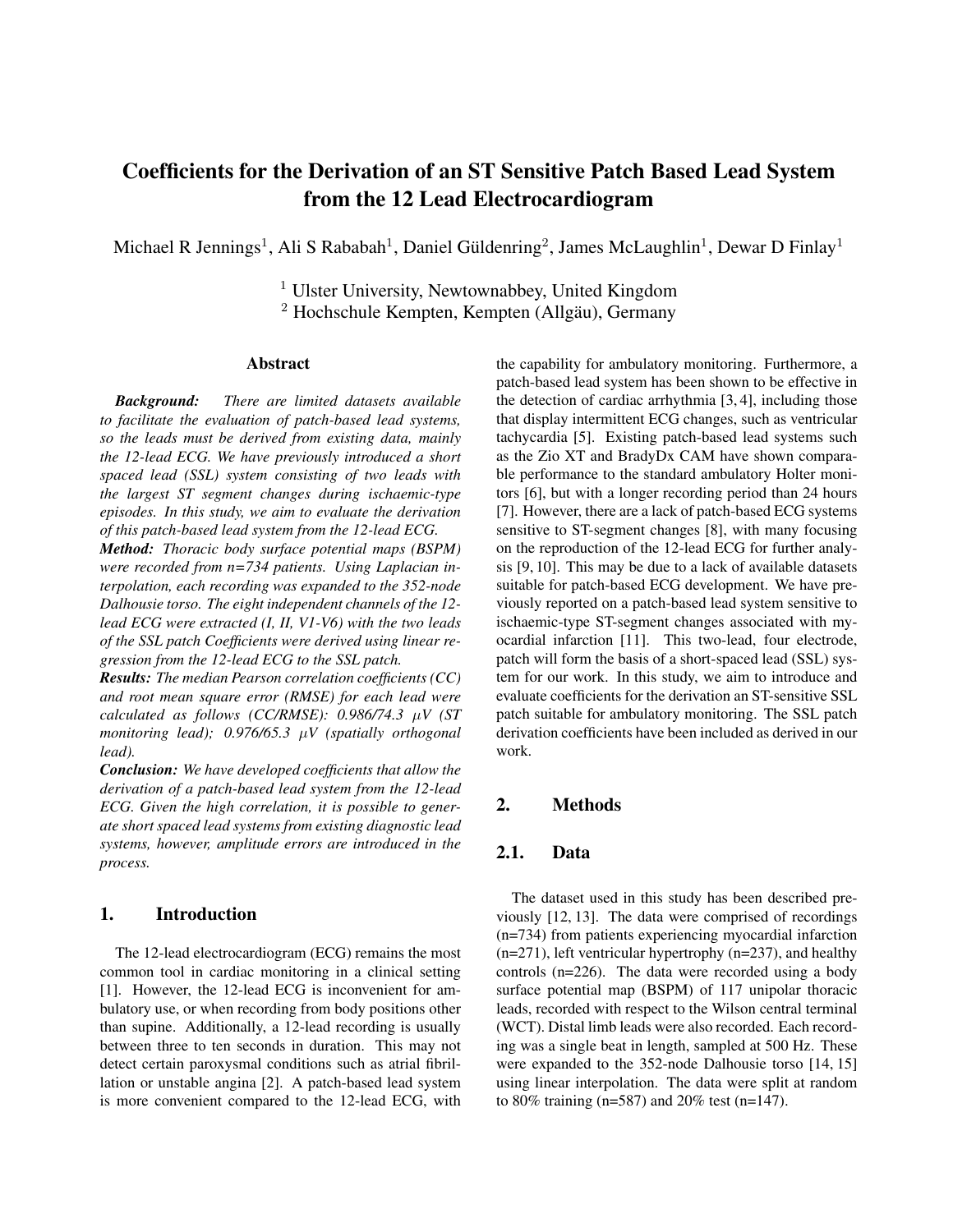## 2.2. Coefficient Derivation

The eight independent channels of the 12-lead ECG were extracted from each recording (I–II, V1–V6). The two bipolar leads of the SSL patch were also extracted: an ST-sensitive lead  $(SSL_{ST})$  and a spatially orthogonal lead  $(SSL<sub>orth</sub>)$ . The positions of these leads were decided based on previous work [11]. Specifically, the  $SSL_{ST}$ electrodes are at nodes 173 and 254 while  $SSL_{orth}$  is located between nodes 234 and 212 on the Dalhousie torso. The positions of these leads on the anterior torso are plotted in Figure 1.



Figure 1. Location of short spaced leads  $SSL_{ST}$  (white circles) and  $SSL_{orth}$  (white squares). Torso-wide median amplitude 40 ms after the J-point in patients with myocardial infarction (n=271). Precordial chest leads (V1–V6) plotted as black circles.

Both recorded leads (12-lead) and leads to be derived (SSL patch) were used in generating the coefficients. All training set recordings (n=587) were concatenated prior to computation. Linear regression was used to calculate transform coefficients as shown in Equation 1:

$$
\beta = \left[ \left( R L_{train}^T \cdot R L_{train} \right)^{-1} R L_{train}^T \right] \cdot D L_{train} \quad (1)
$$

Where  $\beta$  represented an 8x2 matrix of transform coefficients.  $RL_{train}$  and  $DL_{train}$  were matrices of  $m_{train}$ x8 and  $m_{train}$ x2 respectively. They represented recorded leads (I–II, V1–V6) and leads to be derived from the training dataset (n=587).  $m_{train}$  was the total number of samples in the training dataset (n=171,708).

## 2.3. Lead Derivation

Using the coefficients derived in section 2.2, the leads to be derived can be calculated from the test dataset (n=147). These were calculated using Equation 2:

$$
\hat{DL}_{test} = RL_{test} \cdot \beta \tag{2}
$$

Where  $\hat{DL}_{test}$  was an  $m_{test}$ x2 matrix containing an estimate of the derived leads:  $SSL_{ST}$ , and  $SSL_{orth}$ .  $RL_{test}$ was an  $m_{test}$ x8 matrix of recorded leads (I–II, V1–V6) taken from the test dataset (n=147).  $\beta$  was the 8x2 matrix of derivation coefficients as defined in Equation (1).  $m_{test}$ indicates the total number of ECG samples in the test set (n=42,990)

#### 2.4. Performance Measurement

Recorded leads from the test dataset were used to benchmark how accurately the leads were derived. Pearson correlation coefficients (CC) and root-mean square errors (RMSE) were calculated by comparing the recorded leads  $(x)$ , previously extracted from the BSPM data, with our derived equivalents  $(y)$ . CC was calculated as shown in Equation 3:

$$
\rho_{(x,y)} = \frac{1}{M-1} \sum_{m=1}^{M} \left( \frac{\overline{y_m - \mu_y}}{\sigma_y} \right) \left( \frac{x_m - \mu_x}{\sigma_x} \right) \tag{3}
$$

Where  $\rho_{(x,y)}$  is the CC. x and y represent the recorded leads ( $RL_{test}$ ) and derived leads ( $\hat{DL}_{test}$ ) respectively. M indicates the number of samples,  $\mu$  is the mean,  $\sigma$  is the standard deviation and  $m$  is the sample number. Similarly, the RMSE between recorded and derived leads was calculated using Equation (4):

$$
RMSE_{(x,y)} = \sqrt{\frac{1}{M} \sum_{m=1}^{M} (x_m - y_m)^2}
$$
 (4)

#### 3. Results

The coefficients calculated in section 2.2  $(\beta)$  are shown in Table 1. They are arranged in an 8x2 matrix where the rows represent the recorded leads (I–II, V1–V6), and the columns represent the leads to be derived of the SSL patch  $(SSL<sub>ST</sub>, SSL<sub>orth</sub>)$ . CC and RMSE for each lead are included at the bottom: For the ST-sensitive SSL,  $SSL_{ST}$ , the CC was highest with 0.986. However, it also had the highest RMSE with 74.3  $\mu$ V. The spatially orthogonal lead,  $SSL_{orth}$ , had a marginally lower CC of 0.976, with a lower RMSE of 65.3  $\mu$ V

Figure 2 shows the leads to be derived  $(DL_{test})$  and the derived leads  $(\hat{DL}_{test})$  for one recording, as performed in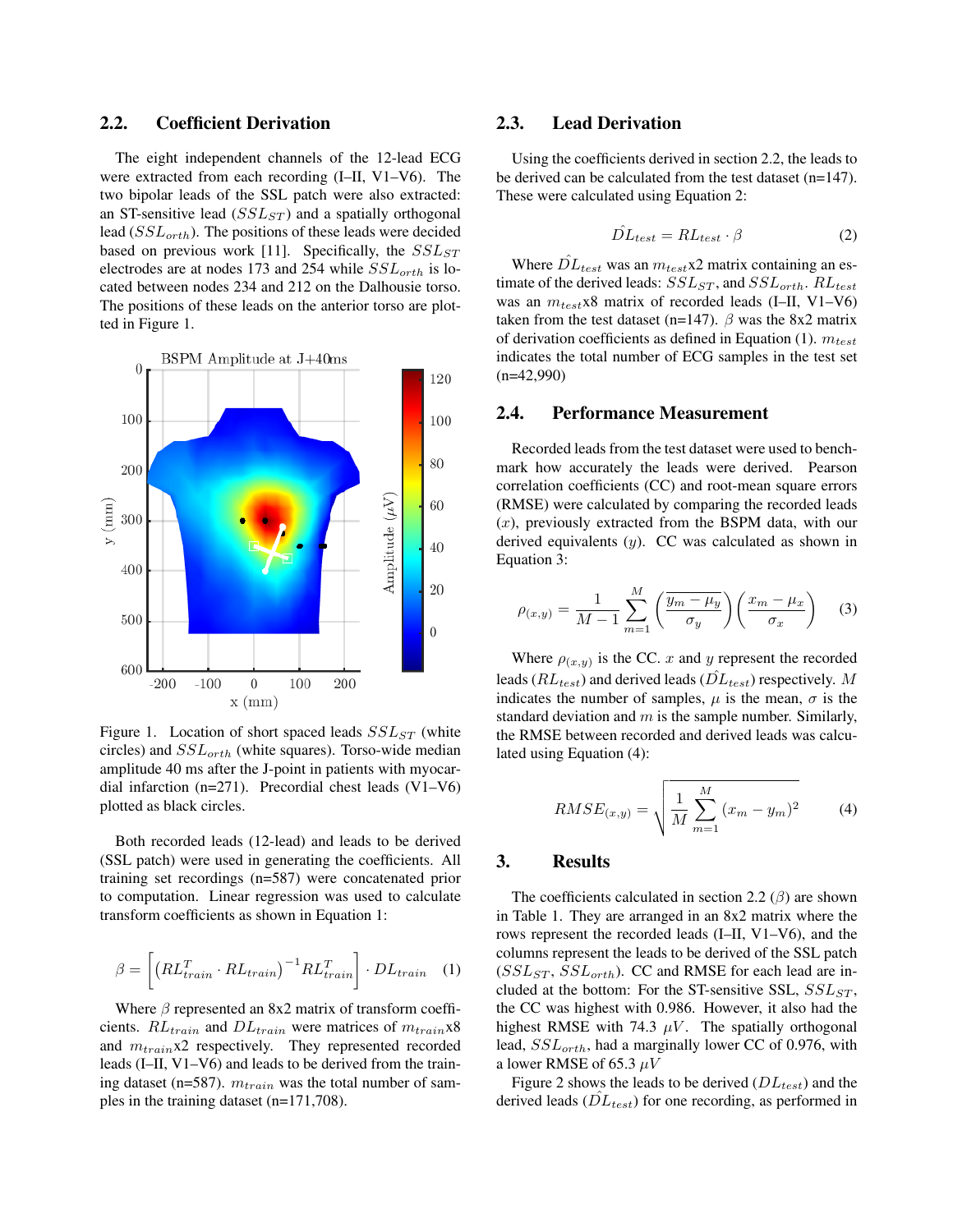|                |                | <b>Derived Leads</b> |              |
|----------------|----------------|----------------------|--------------|
|                |                | $SSL_{ST}$           | $SSL_{orth}$ |
| Recorded Leads | $\overline{I}$ | 0.4337               | $-0.1571$    |
|                | II             | $-0.7155$            | $-0.0244$    |
|                | V1             | $-0.5004$            | $-0.8134$    |
|                | V <sub>2</sub> | 0.4325               | $-0.0577$    |
|                | V3             | 0.2980               | 0.0401       |
|                | $V_4$          | $-0.0682$            | 0.6915       |
|                | V5             | 0.1282               | $-0.1009$    |
|                | V6             | 0.0367               | $-0.0523$    |
|                | CC             | 0.986                | 0.976        |
|                | RMSE           | $74.3\mu V$          | $65.3 \mu V$ |

Table 1. Derived lead coefficients  $(\beta)$  and their calculated performance as CC and RMSE

section 2.3. The recording was taken from a patient undergoing myocardial infarction. The leads to be derived are shown with a dashed line, and derived leads are shown as a solid line.

## 4. Discussion

 $SSL_{ST}$  shows ST-elevation symptomatic of myocardial infarction, whereas  $SSL_{orth}$  provides increased spatial resolution by showing cardiac activity orthogonally from  $SSL_{ST}$ . A high CC value was reported for both  $SSL_{ST}$ and  $SSL_{orth}$ . This may be due to the proximity of these leads to the precordial chest leads used during derivation.  $SSL_{ST}$  had a higher CC, but also a higher RMSE. This is potentially due to the median energy present in  $SSL_{ST}$ recordings being higher than that of  $SSL_{orth}$ . In the detection of ST-elevation myocardial infarction (STEMI), the ST criteria for the precordial leads of the 12-lead ECG requires between 150-250  $\mu$ V depending on age and sex. The 74.3  $\mu$ V of  $SSL_{ST}$  is below that range. However, a patient presenting with a marginal STEMI using a 12-lead ECG may not be detected using a patch-lead system. Furthermore, the error may result in more false positives in women, whose ST-elevation criteria are lower than men. No specific criteria exist for cardiac abnormality detection using patch-based devices, especially regarding behaviour of the ST-segment. To fully evaluate such a lead system in the detection of disease, a clinical consensus must be reached. Placement errors are an issue for all lead systems, including the 12-lead ECG [16]. A placement error for a patch-based lead system may have a more amplified effect than those of the 12-lead ECG due to the decreased spatial resolution of a patch across the torso. The non-standard locations of this lead system may result in a larger number of placement errors than existing ambulatory systems such as the Holter monitor or Zio XT. In the data collection de-



Figure 2. Leads to be derived  $(DL_{test})$  and derived leads  $\tilde{DL}_{test}$ ) for both the ST-elevation sensitive SSL ( $SSL_{ST}$ ) and the spatially orthogonal SSL ( $SSL_{orth}$ ) from a patient with myocardial infarction

scribed previously, a homogeneous torso was used to interpolate the 117-node recordings to the 352-node Dalhousie torso. This may not be representative of all patients, further exacerbating derivation errors. There are limited datasets available to evaluate patch-based lead systems. This emphasises the need to derive them from other, more prominent, datasets such as the 12-lead ECG. The efficacy of such a lead system in the detection of cardiac abnormalities cannot be fully determined since limited data specific